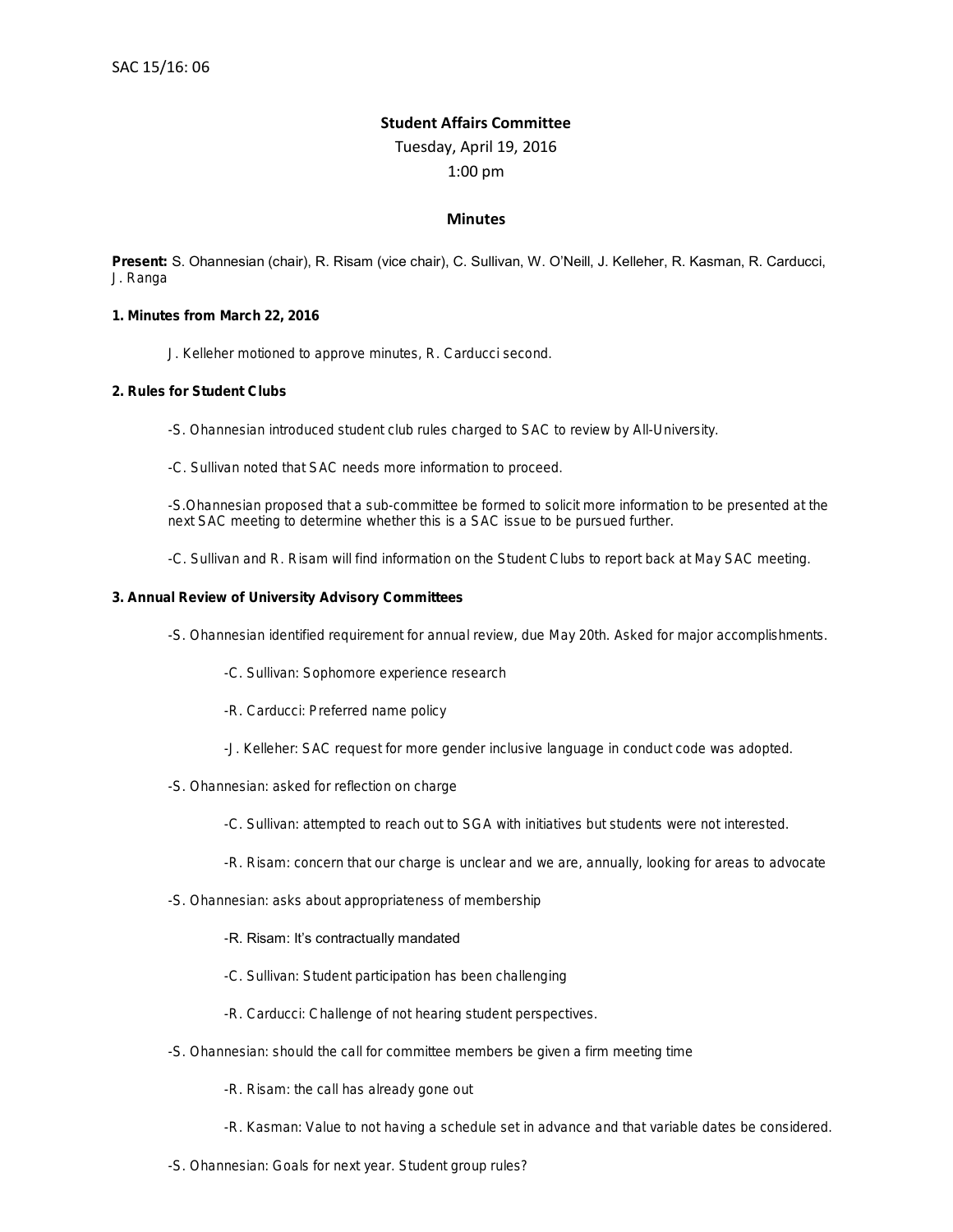- -J. Ranga: Working on promoting internship awareness/participation among students
- -S. Ohannesian: Asked about whether or not the committee should examine textbook costs
	- -D. Veira: MassPIRG is examining this issue.
	- -C. Sullivan: expressed interest in examining textbooks
- -R. Carducci: Raised issue of emergency loans

-D. Veira: Would like to see the committee examine funding of intramural and club sports. Student Government is also examining this issue.

-D. Veira: Updated the committee on Student Government "Pay it Forward" project.

-C. Sullivan: Asked D. Veira to consider ways that the Committee could work more closely with Student Government

-S. Ohannesian: Solicit feedback to last prompt: "Please offer any other information or suggestions you think would be helpful to improve the effectiveness and efficiency of your committee work."

### **4. Student Conduct Code Discussion**

-C. Kao reviewed proposed changes to student conduct code. Changes circulated in advance of meetings.

-J. Kelleher: Asked about how the proposed rule change regarding motorized vehicles in section 28 will affect students who use motorized vehicles for accessibility.

J. Kelleher: Explained that the university cannot require students to register with the Office of Disability Services.

J. Kelleher: The policy cannot create an undue burden for students.

C. Kao: Suggested a wording change "Recreational motorized vehicles…

The committee agreed with this suggestion

S. Ohannesian moved to approve the proposed changes to the conduct code

The committee approved unanimously.

The meeting was adjourned at 2pm.

Respectfully submitted,

Roopika Risam and Rozana Carducci